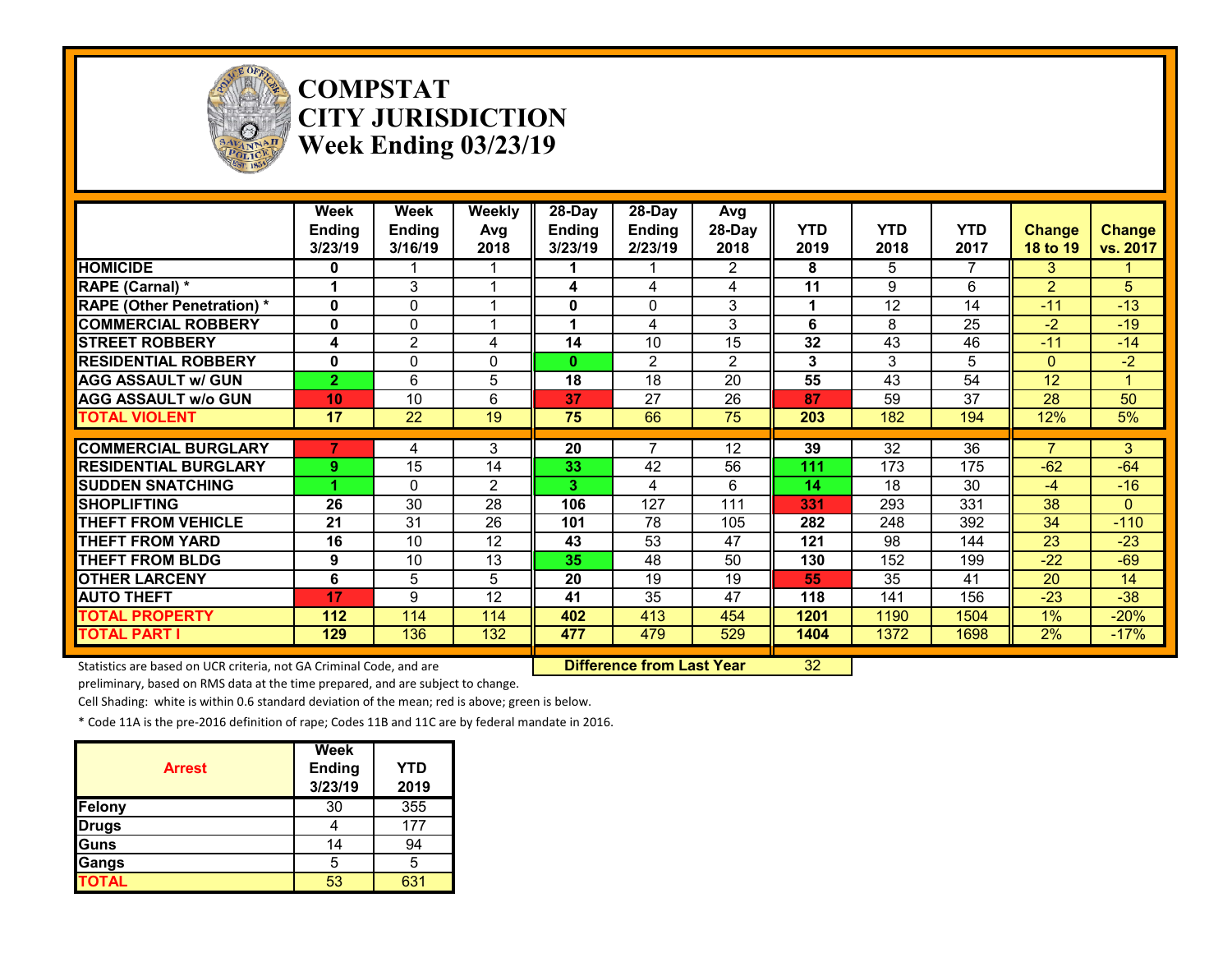

# **COMPSTATNORTH PRECINCTWeek Ending 03/23/19**

**PRECINCT COMMANDER:**

**CAPT. CARY HILL**



|                                   | Week           | Week           | <b>Weekly</b>           | 28-Day         | 28-Day          | Avg            |              |                 |            |                |                 |
|-----------------------------------|----------------|----------------|-------------------------|----------------|-----------------|----------------|--------------|-----------------|------------|----------------|-----------------|
|                                   | <b>Ending</b>  | <b>Ending</b>  | Avg                     | <b>Ending</b>  | <b>Ending</b>   | 28-Day         | <b>YTD</b>   | <b>YTD</b>      | <b>YTD</b> | <b>Change</b>  | <b>Change</b>   |
|                                   | 3/23/19        | 3/16/19        | 2018                    | 3/23/19        | 2/23/19         | 2018           | 2019         | 2018            | 2017       | 18 to 19       | vs. 2017        |
| <b>HOMICIDE</b>                   | 0              |                | 0                       |                | $\Omega$        | 0              | $\mathbf{2}$ |                 | 3          |                | -1              |
| RAPE (Carnal) *                   | 0              | $\overline{2}$ | $\Omega$                | $\overline{2}$ | $\overline{2}$  |                | 4            | 1               | 3          | 3              | $\mathbf{1}$    |
| <b>RAPE (Other Penetration) *</b> | $\mathbf{0}$   | $\Omega$       | $\Omega$                | 0              | $\mathbf 0$     | 0              | $\bf{0}$     | $\overline{2}$  | 3          | $-2$           | $-3$            |
| <b>COMMERCIAL ROBBERY</b>         | $\mathbf{0}$   | $\Omega$       | 0                       | $\mathbf 0$    | 1               | 0              | 1            | $\overline{2}$  | 3          | -1             | $-2$            |
| <b>STREET ROBBERY</b>             | $\mathbf{2}$   |                |                         | 6              | $\overline{2}$  | 5              | 9            | 22              | 22         | $-13$          | $-13$           |
| <b>RESIDENTIAL ROBBERY</b>        | 0              | $\Omega$       | 0                       | $\mathbf 0$    | 1               | 0              | $\bf{0}$     | 1               |            | $-1$           | $-1$            |
| <b>AGG ASSAULT w/ GUN</b>         | $\bf{0}$       |                | -1                      | 4              | $\overline{7}$  | 5              | 10           | 12              | 16         | $-2$           | $-6$            |
| <b>AGG ASSAULT w/o GUN</b>        | и              | 4              | 2                       | 10             | 9               | 8              | 25           | 21              | 13         | 4              | 12 <sup>°</sup> |
| <b>TOTAL VIOLENT</b>              | 3              | 9              | 5                       | 23             | 22              | 20             | 51           | 62              | 64         | $-18%$         | $-20%$          |
|                                   |                |                |                         |                |                 |                |              |                 |            |                |                 |
| <b>COMMERCIAL BURGLARY</b>        | 1              |                |                         | 3              | 2               | 3              | 10           | 5               | 12         | 5.             | $-2$            |
| <b>RESIDENTIAL BURGLARY</b>       |                | 0              |                         |                | 14              | 6              | 11           | 20              | 15         | $-9$           | $-4$            |
| <b>SUDDEN SNATCHING</b>           | Æ              | 0              | $\overline{ }$          | $\mathbf{2}$   | 1               | $\overline{2}$ | 5            | 9               | 17         | $-4$           | $-12$           |
| <b>SHOPLIFTING</b>                | 3              | 5              | 4                       | 11             | 20              | 18             | 42           | 65              | 49         | $-23$          | $-7$            |
| <b>THEFT FROM VEHICLE</b>         | $\overline{7}$ | $\overline{7}$ | 6                       | 23             | 11              | 23             | 61           | 45              | 112        | 16             | $-51$           |
| <b>THEFT FROM YARD</b>            | 3              | 3              | 3                       | 11             | $\overline{13}$ | 13             | 36           | $\overline{27}$ | 56         | 9              | $-20$           |
| <b>THEFT FROM BLDG</b>            | $\bf{0}$       | 3              | 3                       | 7.             | 9               | 14             | 28           | 47              | 72         | $-19$          | $-44$           |
| <b>OTHER LARCENY</b>              | 1              |                | $\overline{\mathbf{A}}$ | 3              | 3               | 6              | 14           | $\overline{7}$  | 9          | $\overline{7}$ | 5               |
| <b>AUTO THEFT</b>                 | $\overline{7}$ |                | 3                       | 8              | $\overline{7}$  | 10             | 20           | 14              | 44         | 6              | $-24$           |
| <b>TOTAL PROPERTY</b>             | 24             | 21             | 23                      | 69             | 80              | 94             | 227          | 239             | 386        | $-5%$          | $-41%$          |
| <b>TOTAL PART I</b>               | 27             | 30             | 28                      | 92             | 102             | 114            | 278          | 301             | 450        | $-8%$          | $-38%$          |

Statistics are based on UCR criteria, not GA Criminal Code, and are **Difference from Last Year** -23

preliminary, based on RMS data at the time prepared, and are subject to change.

Cell Shading: white is within 0.6 standard deviation of the mean; red is above; green is below.

|                | <b>Week</b>   |            |
|----------------|---------------|------------|
| <b>Arrests</b> | <b>Ending</b> | <b>YTD</b> |
|                | 3/23/19       | 2019       |
| <b>Felony</b>  |               | 102        |
| <b>Guns</b>    |               | 12         |
| <b>Drugs</b>   |               | 58         |
| Gangs          |               |            |
| <b>TOTAL</b>   |               | 173        |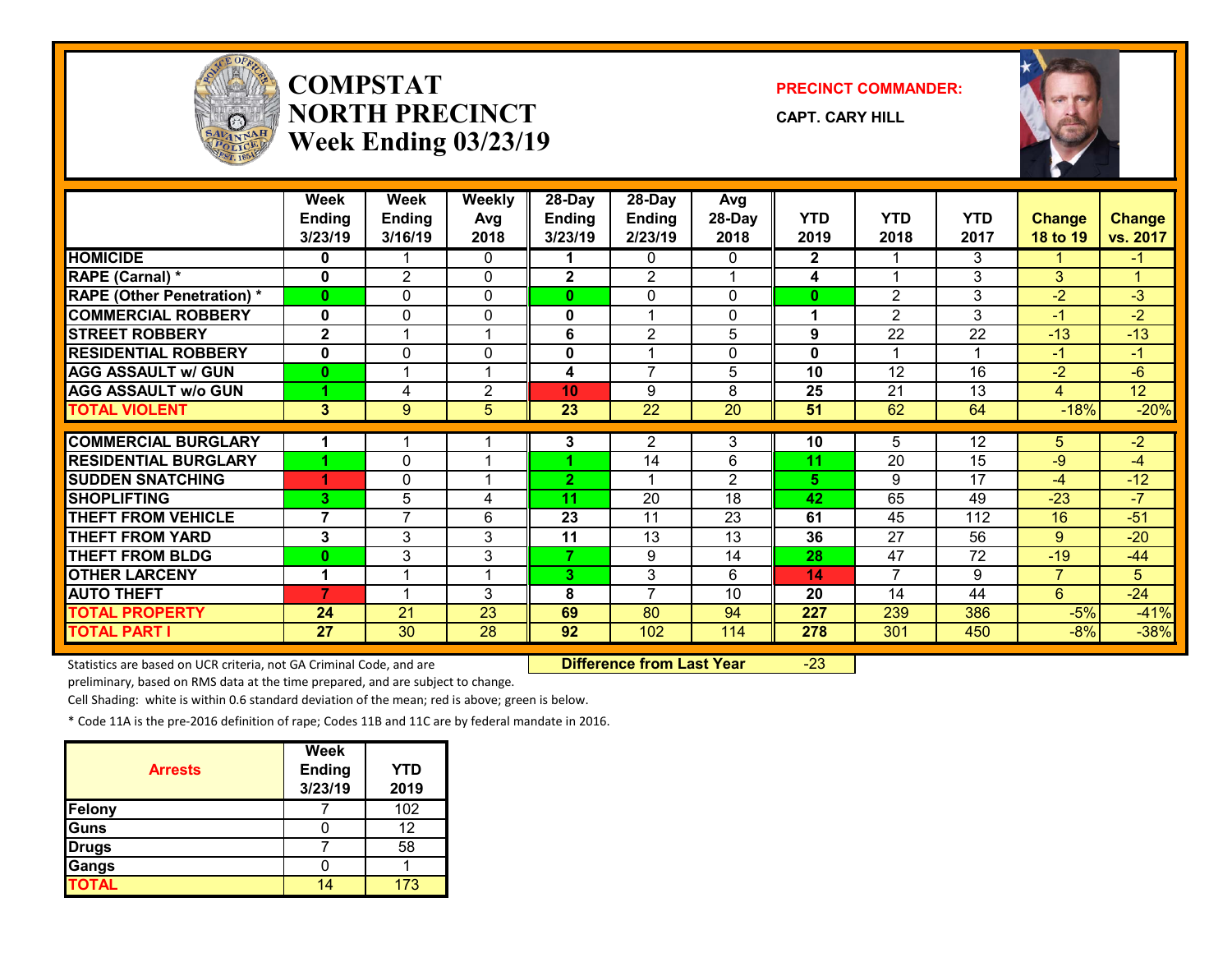

# **COMPSTATCENTRAL PRECINCTWeek Ending 03/23/19**

**PRECINCT COMMANDER:**

**CAPT. BEN HERRON**



|                                   | Week<br><b>Ending</b><br>3/23/19 | Week<br><b>Ending</b><br>3/16/19 | <b>Weekly</b><br>Avg<br>2018 | $28$ -Day<br><b>Ending</b><br>3/23/19 | 28-Day<br><b>Ending</b><br>2/23/19 | Avg<br>28-Day<br>2018 | <b>YTD</b><br>2019 | <b>YTD</b><br>2018 | <b>YTD</b><br>2017 | <b>Change</b><br>18 to 19 | <b>Change</b><br>vs. 2017 |
|-----------------------------------|----------------------------------|----------------------------------|------------------------------|---------------------------------------|------------------------------------|-----------------------|--------------------|--------------------|--------------------|---------------------------|---------------------------|
| <b>HOMICIDE</b>                   | 0                                | 0                                | 0                            | 0                                     |                                    |                       | 1                  | 0                  | $\Omega$           |                           |                           |
| RAPE (Carnal) *                   | $\mathbf{0}$                     | 0                                | $\Omega$                     | $\mathbf{0}$                          | $\Omega$                           |                       | $\mathbf{2}$       | 3                  | $\overline{2}$     | $-1$                      | $\Omega$                  |
| <b>RAPE (Other Penetration) *</b> | $\mathbf 0$                      | 0                                | $\mathbf{0}$                 | 0                                     | $\Omega$                           |                       | 1                  | 3                  | 5                  | $-2$                      | $-4$                      |
| <b>COMMERCIAL ROBBERY</b>         | $\mathbf 0$                      | 0                                | 0                            | 0                                     | $\overline{2}$                     |                       | 1                  | 0                  | 5                  | 1                         | $-4$                      |
| <b>STREET ROBBERY</b>             |                                  |                                  |                              | 4                                     | 4                                  | 5                     | 8                  | 10                 | 10                 | $-2$                      | $-2$                      |
| <b>RESIDENTIAL ROBBERY</b>        | $\mathbf{0}$                     | $\Omega$                         | $\Omega$                     | $\mathbf 0$                           | $\mathbf{0}$                       | 4                     | 1                  | 1                  | 1                  | $\overline{0}$            | $\Omega$                  |
| <b>AGG ASSAULT w/ GUN</b>         | $\bf{0}$                         | 0                                | 2                            | 4                                     | 4                                  | $\overline{7}$        | 19                 | 13                 | 12                 | 6                         | $\overline{7}$            |
| <b>AGG ASSAULT w/o GUN</b>        | $\mathbf{2}$                     | 3                                | $\overline{2}$               | 10                                    | 4                                  | $\overline{7}$        | 26                 | 14                 | 11                 | 12                        | 15                        |
| <b>TOTAL VIOLENT</b>              | 3                                | $\overline{4}$                   | 5                            | 18                                    | 15                                 | $\overline{22}$       | 59                 | 44                 | 46                 | 34%                       | 28%                       |
|                                   |                                  |                                  |                              |                                       |                                    |                       |                    |                    |                    |                           |                           |
| <b>COMMERCIAL BURGLARY</b>        | 3                                | 0                                |                              | 8                                     | 3                                  | 3                     | 10                 | 11                 | 10                 | -1                        | $\Omega$                  |
| <b>RESIDENTIAL BURGLARY</b>       | 3                                | 5                                | 4                            | 13                                    | 3                                  | 15                    | 36                 | 38                 | 56                 | $-2$                      | $-20$                     |
| <b>SUDDEN SNATCHING</b>           | $\bf{0}$                         | $\Omega$                         | 0                            | 0                                     |                                    |                       | $\mathbf{2}$       | $\overline{2}$     | 6                  | $\Omega$                  | $-4$                      |
| <b>SHOPLIFTING</b>                | 4                                | 8                                | 4                            | 25                                    | 68                                 | $\overline{17}$       | 58                 | $\overline{32}$    | $\overline{55}$    | $\overline{26}$           | 3                         |
| <b>THEFT FROM VEHICLE</b>         | 5                                | 11                               | $\overline{7}$               | 29                                    | 20                                 | 26                    | 55                 | 72                 | 100                | $-17$                     | $-45$                     |
| <b>THEFT FROM YARD</b>            | $\overline{7}$                   | 3                                | 4                            | $\overline{18}$                       | 9                                  | 16                    | 41                 | 30                 | 46                 | 11                        | $-5$                      |
| <b>THEFT FROM BLDG</b>            | 3                                | 2                                | 3                            | 12                                    | 15                                 | 13                    | 30                 | 38                 | 34                 | $-8$                      | $-4$                      |
| <b>OTHER LARCENY</b>              | $\overline{2}$                   | 3                                |                              | 9                                     | $\overline{2}$                     | 5                     | 19                 | 5                  | 12                 | 14                        | $\overline{7}$            |
| <b>AUTO THEFT</b>                 | 6                                | 3                                | 4                            | 17                                    | 10                                 | 14                    | 36                 | 46                 | 43                 | $-10$                     | $-7$                      |
| <b>TOTAL PROPERTY</b>             | 33                               | 35                               | 27                           | 131                                   | 131                                | 109                   | 287                | 274                | 362                | 5%                        | $-21%$                    |
| <b>TOTAL PART I</b>               | 36                               | 39                               | 33                           | 149                                   | 146                                | 131                   | 346                | 318                | 408                | 9%                        | $-15%$                    |

Statistics are based on UCR criteria, not GA Criminal Code, and are **Difference from Last Year** 28

preliminary, based on RMS data at the time prepared, and are subject to change.

Cell Shading: white is within 0.6 standard deviation of the mean; red is above; green is below.

| <b>Arrests</b> | <b>Week</b><br><b>Ending</b><br>3/23/19 | <b>YTD</b><br>2019 |
|----------------|-----------------------------------------|--------------------|
| Felony         |                                         | 106                |
| Drugs          |                                         | 59                 |
| Guns           |                                         |                    |
| Gangs          |                                         |                    |
| <b>TOTAL</b>   |                                         | 170                |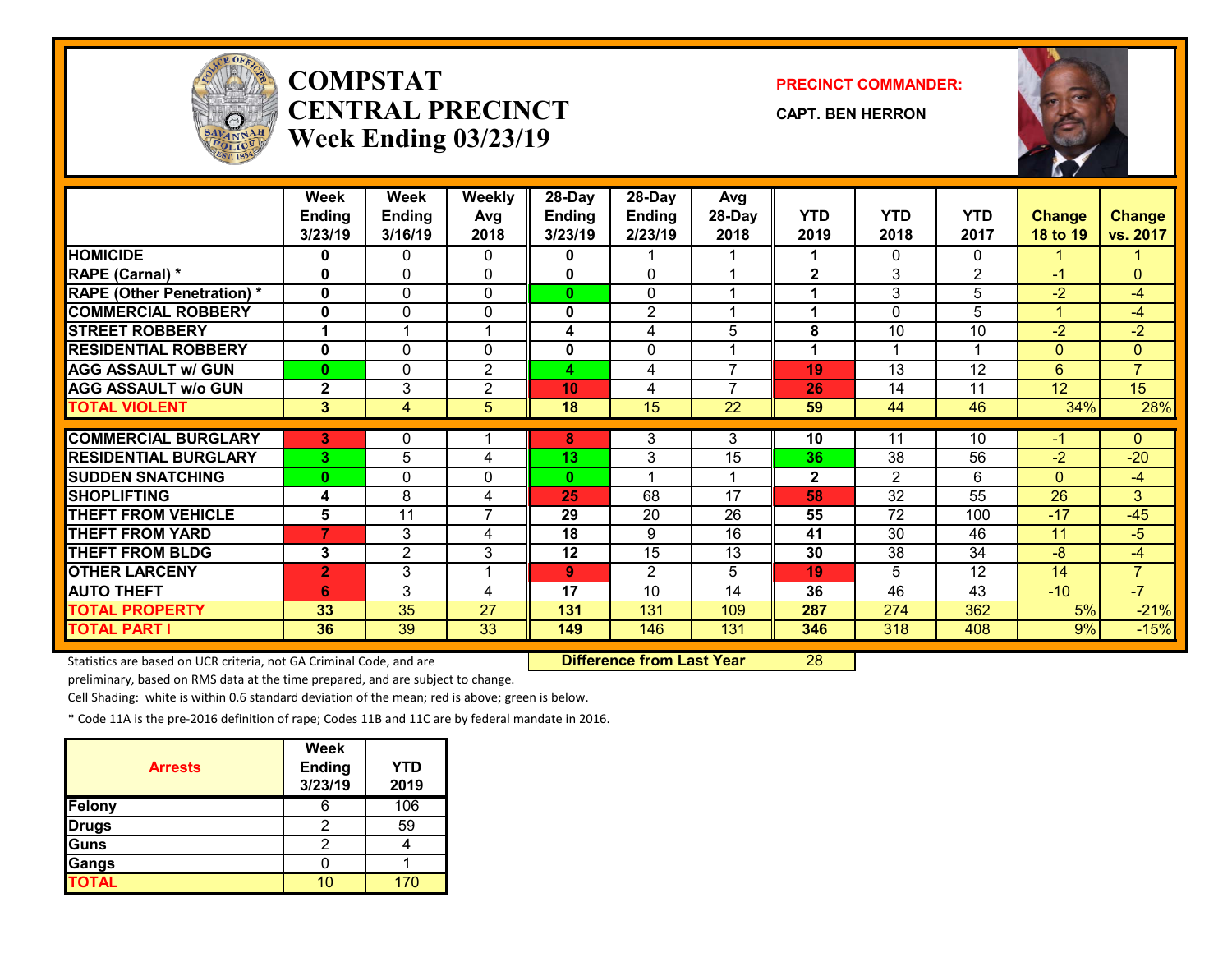

# **COMPSTATSOUTH PRECINCTWeek Ending 03/23/19**

#### **PRECINCT COMMANDER:**

**CAPT. MICHELLE HALFORD**



|                                   | <b>Week</b>   | Week           | <b>Weekly</b>  | 28-Day         | 28-Day         | Avg          |                |            |            |                |                |
|-----------------------------------|---------------|----------------|----------------|----------------|----------------|--------------|----------------|------------|------------|----------------|----------------|
|                                   | <b>Ending</b> | <b>Ending</b>  | Avg            | <b>Ending</b>  | <b>Ending</b>  | 28-Day       | <b>YTD</b>     | <b>YTD</b> | <b>YTD</b> | <b>Change</b>  | <b>Change</b>  |
|                                   | 3/23/19       | 3/16/19        | 2018           | 3/23/19        | 2/23/19        | 2018         | 2019           | 2018       | 2017       | 18 to 19       | vs. 2017       |
| <b>HOMICIDE</b>                   | 0             | 0              | 0              | 0              | 0              | 0            | 4              |            |            | 3              | 3              |
| RAPE (Carnal) *                   | 0             | 0              | $\Omega$       | 0              |                |              |                | 3          |            | $-2$           | $\overline{0}$ |
| <b>RAPE (Other Penetration) *</b> | 0             | 0              | $\Omega$       | 0              | 0              |              | $\bf{0}$       | 4          |            | -4             | $-1$           |
| <b>COMMERCIAL ROBBERY</b>         | 0             | 0              | $\Omega$       |                | $\mathbf{0}$   |              | 3              | 4          | 9          | -1             | $-6$           |
| <b>STREET ROBBERY</b>             | 0             | 0              | 1              | $\mathbf{2}$   | 3              | 3            | 8              | 5          | 5          | 3              | 3              |
| <b>RESIDENTIAL ROBBERY</b>        | 0             | 0              | 0              | $\mathbf{0}$   |                |              | 0              |            |            | $-1$           | $-1$           |
| <b>AGG ASSAULT w/ GUN</b>         | 1             | 4              | 1              | 6              | 4              | $\mathbf{2}$ | 13             | 2          | 8          | 11             | 5              |
| <b>AGG ASSAULT W/o GUN</b>        | 4             | $\overline{2}$ | 1              | 6              | $\overline{ }$ | 4            | 14             | 10         | 3          | $\overline{4}$ | 11             |
| <b>TOTAL VIOLENT</b>              | 5             | 6              | 3              | 15             | 16             | 14           | 43             | 30         | 29         | 43%            | 48%            |
|                                   |               |                |                |                |                |              |                |            |            |                |                |
| <b>COMMERCIAL BURGLARY</b>        | 3             | 3              |                | 8              |                | 5            | 16             | 9          | 10         |                | 6              |
| <b>RESIDENTIAL BURGLARY</b>       |               | 3              | 4              | 4              | 20             | 15           | 11             | 49         | 40         | $-38$          | $-29$          |
| <b>SUDDEN SNATCHING</b>           | $\bf{0}$      | 0              | $\Omega$       | 4.             |                |              | 4              | 3          |            |                | 3 <sup>1</sup> |
| <b>SHOPLIFTING</b>                | 15            | 13             | 13             | 49             | 25             | 53           | 177            | 129        | 167        | 48             | 10             |
| <b>THEFT FROM VEHICLE</b>         | 4             | 8              | $\overline{7}$ | 26             | 29             | 28           | 77             | 70         | 85         | $\overline{ }$ | $-8$           |
| <b>THEFT FROM YARD</b>            | $\mathbf{2}$  | $\overline{2}$ | $\overline{2}$ | 5              | 15             | 8            | 18             | 15         | 23         | 3              | -5             |
| <b>THEFT FROM BLDG</b>            | $\mathbf{2}$  | $\overline{2}$ | 3              | 6              | 12             | 12           | 37             | 28         | 58         | 9              | $-21$          |
| <b>OTHER LARCENY</b>              | 0             | 0              | 1              | $\overline{2}$ | 8              | 2            | $\overline{7}$ | 7          | 11         | $\Omega$       | $-4$           |
| <b>AUTO THEFT</b>                 | $\mathbf{2}$  | 5              | 3              | 11             | 13             | 11           | 30             | 35         | 27         | $-5$           | 3              |
| <b>TOTAL PROPERTY</b>             | 29            | 36             | 34             | 112            | 124            | 136          | 377            | 345        | 422        | 9%             | $-11%$         |
| <b>TOTAL PART I</b>               | 34            | 42             | 37             | 127            | 140            | 150          | 420            | 375        | 451        | 12%            | $-7%$          |

Statistics are based on UCR criteria, not GA Criminal Code, and are **Difference from Last Year** 45

preliminary, based on RMS data at the time prepared, and are subject to change.

Cell Shading: white is within 0.6 standard deviation of the mean; red is above; green is below.

| <b>Arrests</b> | <b>Week</b><br><b>Ending</b><br>3/23/19 | <b>YTD</b><br>2019 |
|----------------|-----------------------------------------|--------------------|
| Felony         |                                         | 45                 |
| <b>Drugs</b>   |                                         | 25                 |
| Gun            |                                         |                    |
| Gangs          |                                         |                    |
| <b>TOTAL</b>   |                                         |                    |